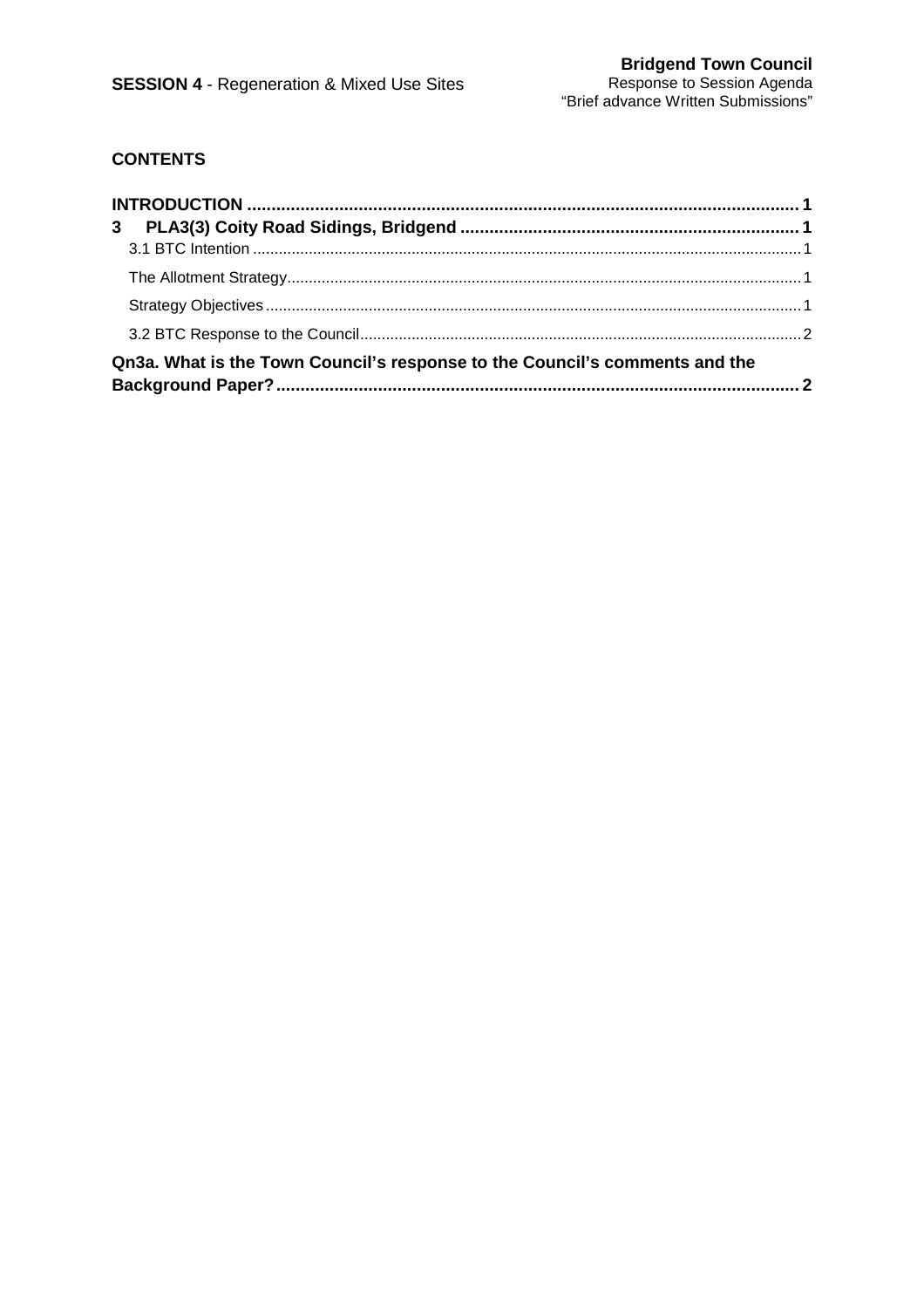# **INTRODUCTION**

The Local Development Plan process is new and Bridgend Town Council (BTC), although it has sought advice as to the hearing procedure and attended the pre hearing (notes of the pre hearing have been provided), it wishes to present the following observations to clarify its previous submissions which also reflect the concerns of local people and the community of 'allotmenteers'. This submission concerns Coity Sidings and the possible allotment status. The following observations follow the Inspector's 'Agenda with Matters and Issues' format using the Inspector's paragraph numbering and headings.

# **3 PLA3(3) Coity Road Sidings, Bridgend**

## **3.1 BTC Intention**

BTC in its original submission it was stated "Coity Sidings should be considered for new allotment site to address under-provision in the town." It understands the Council's response but it was never the intention that the entire 6.7 hectares be allocated as an allotment. In paragraph 4.1 of the Strategy reference is made to statistics such as "Growing in the |Community, Good Practise Guide" and the National Society of Allotment and Leisure Gardeners (NASLG) . If that had been the case BTC would have been requesting approximately 260 plots (plot size 250 sq metres) at a single location.

## **That was not the intention.**

### **The Allotment Strategy**

For ease of reference BTC refers to the following sections of the Strategy relying on the statement that all the objectives are inter-related;

### **Strategy Objectives**

**5.5 Objective 5: To review the existing provision of allotments in Bridgend County Borough and seek to identify areas of potential future allotment provision Bridgend County Borough and seek to identify areas of potential future allotment provision.** 

The "audit" of allotments showed an overall surplus of allotment provision throughout the Borough. However, it also identified areas as having a deficit in the supply of allotments and priority will be given to providing any new sites, or bringing abandoned plots back into beneficial use, in those sub-areas identified as having a deficit. This is primarily the Bridgend sub-area although small deficits have also been identified in the Garw Valley and Valleys Gateway sub-areas. [BTC underlining]

Of equal importance is the need to safeguard the Council's existing allotment sites. The Council's Development Plan Policies are designed to protect existing provision provided the Council can produce evidence to prove that there is a need to that facility (i.e. the facility is being used to capacity, there is a deficit in provision in the area, or there are waiting lists for the area). <sup>[BTC underlining]</sup>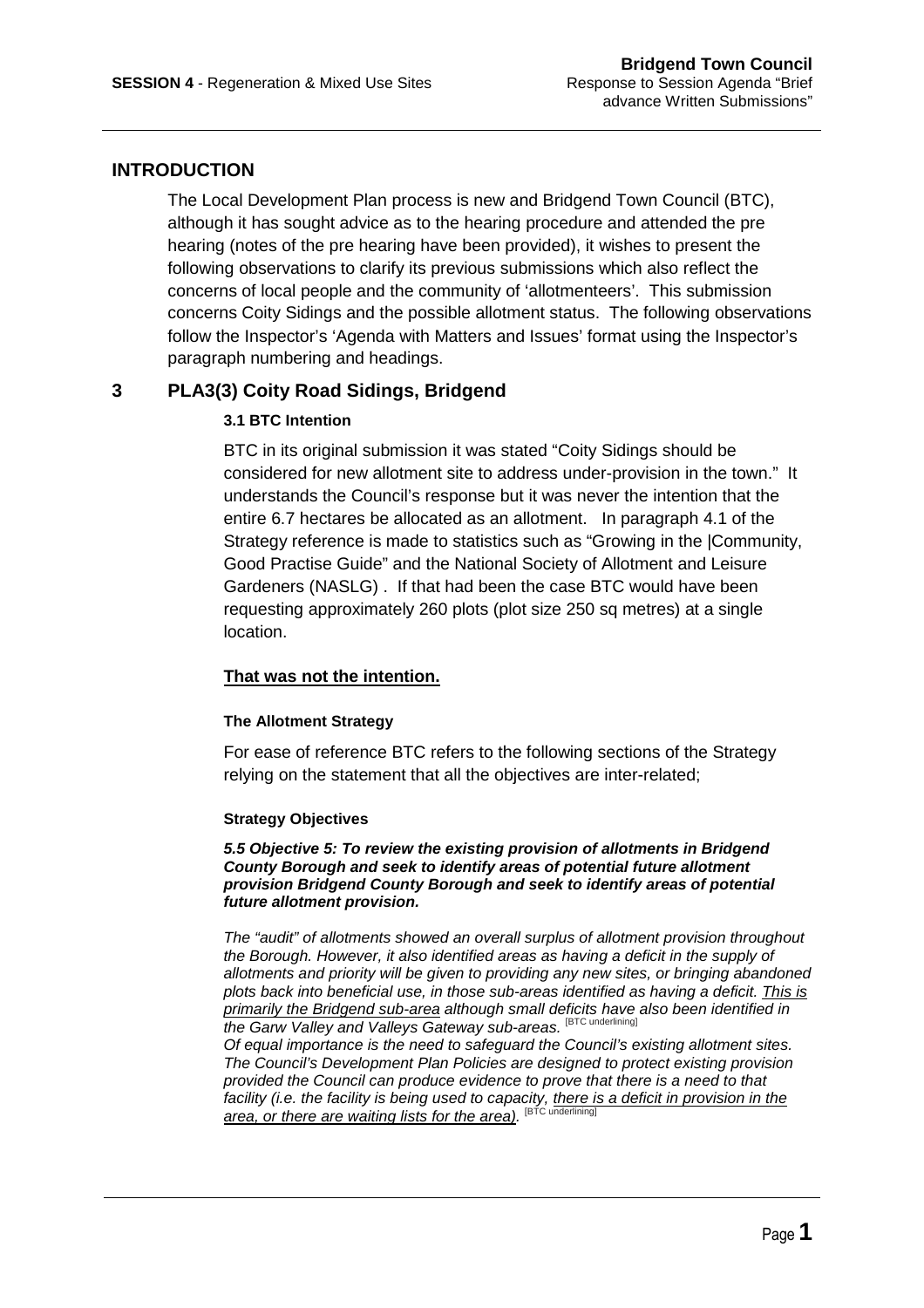The Inspector's is referred to the phrase "However, it also identified areas as having a deficit in the supply of allotments and priority will be given to providing any new sites, or bringing abandoned plots back into beneficial use, in those sub-areas identified as having a deficit. This is primarily the Bridgend sub-area although small deficits have also been identified in the Garw Valley and Valleys Gateway sub-areas. [BTC underlining]

Clearly BTC picks up the thread of strategic intention when it refers to Coity Siding' especially responding to the second paragraph above where there is deficit and waiting lists.

BTC does not envisage the total loss of Policies COM1(4), REG1(3), PLA7(8) and Transportation Proposals (35.2). It seems to BTC that there should be an additional allocation to clarify that the 6.47 hectares is expected to support an Allotment Site. The extent of allotments managed by BTC is shown below. **Table 1: Allotment Statistics (BTC)** 

| Allotment                   | Type          | <b>HA</b> | <b>Plots</b> |
|-----------------------------|---------------|-----------|--------------|
| <b>Great Western Avenue</b> | Statutory     | 1.047     | 47           |
| Coychurch Road Gardens      | Statutory     | 0.178     | 13           |
| Jubilee Road                | Statutory     | 0.318     | 16           |
| <b>Waunscil Avenue</b>      | Statutory     | 0.450     | 35           |
| Dunraven Park               | Statutory     | 0.309     | 15           |
|                             | <b>Totals</b> | 2.302     | 126          |

### **3.2 BTC Response to the Council**

The Council has used the words 'realism' and deliverable' in its response and has stated that "if opportunities arise within the plan period to support the delivery … there are policies within the plan to support …"

**BTC suggests that it would be better to indicate in the LDP at Coity Siding "an area will be required to incorporate a site COM14(3) for Allotments".** 

## **Qn3a. What is the Town Council's response to the Council's comments and the Background Paper?**

BTC comments in response to the Council are incorporated into the above and BTC has reflected up the Supplementary Planning Guidance – Coity Sidings Development Brief http://www.bridgend.gov.uk/web/groups/public/documents/report/014301.pdf which does not specifically refer to allotment/s but to Recreational Open Space. This Brief was approved in 1998 and would need to be updated.

**We do support the LDP and its incorporation of Allotment Strategy and it contains a good basis to develop policy as is seen in 21 instances in the LDP where it refers to Allotments and particularly welcome is the prospect of a "Green Infrastructure Plan" through a Supplementary Planning Guidance (SPG) refer LDP paragraph 4.1.25.**